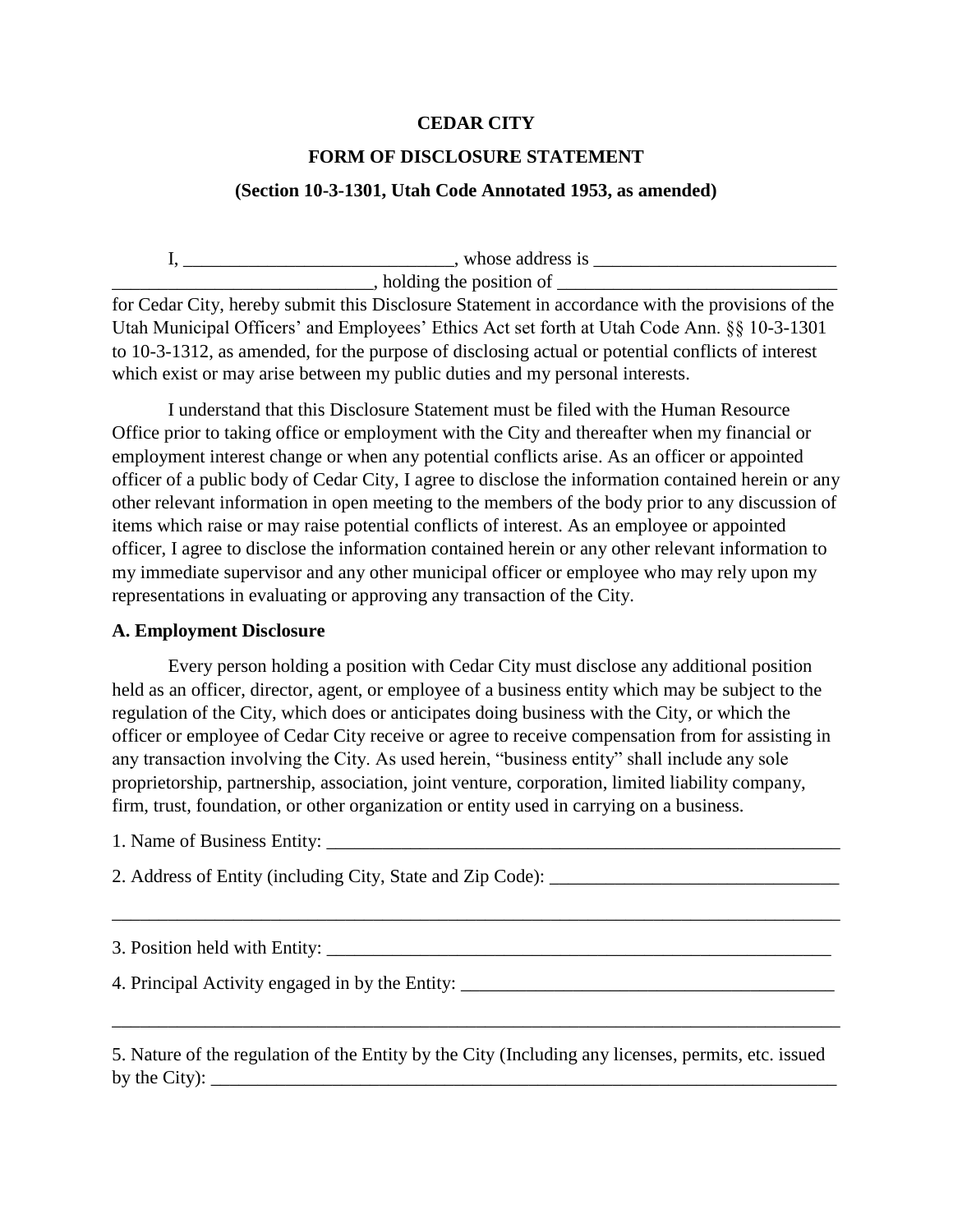6. Nature of the business which the Entity does or anticipates doing with the City:

7. Nature of the transaction involving the City for which the employee or officer of Cedar City may receive or agree to receive compensation from the Entity for assisting, including a description of the services to be performed and the compensation to be rendered:

\_\_\_\_\_\_\_\_\_\_\_\_\_\_\_\_\_\_\_\_\_\_\_\_\_\_\_\_\_\_\_\_\_\_\_\_\_\_\_\_\_\_\_\_\_\_\_\_\_\_\_\_\_\_\_\_\_\_\_\_\_\_\_\_\_\_\_\_\_\_\_\_\_\_\_\_\_\_ \_\_\_\_\_\_\_\_\_\_\_\_\_\_\_\_\_\_\_\_\_\_\_\_\_\_\_\_\_\_\_\_\_\_\_\_\_\_\_\_\_\_\_\_\_\_\_\_\_\_\_\_\_\_\_\_\_\_\_\_\_\_\_\_\_\_\_\_\_\_\_\_\_\_\_\_\_\_ \_\_\_\_\_\_\_\_\_\_\_\_\_\_\_\_\_\_\_\_\_\_\_\_\_\_\_\_\_\_\_\_\_\_\_\_\_\_\_\_\_\_\_\_\_\_\_\_\_\_\_\_\_\_\_\_\_\_\_\_\_\_\_\_\_\_\_\_\_\_\_\_\_\_\_\_\_\_

\_\_\_\_\_\_\_\_\_\_\_\_\_\_\_\_\_\_\_\_\_\_\_\_\_\_\_\_\_\_\_\_\_\_\_\_\_\_\_\_\_\_\_\_\_\_\_\_\_\_\_\_\_\_\_\_\_\_\_\_\_\_\_\_\_\_\_\_\_\_\_\_\_\_\_\_\_\_

\_\_\_\_\_\_\_\_\_\_\_\_\_\_\_\_\_\_\_\_\_\_\_\_\_\_\_\_\_\_\_\_\_\_\_\_\_\_\_\_\_\_\_\_\_\_\_\_\_\_\_\_\_\_\_\_\_\_\_\_\_\_\_\_\_\_\_\_\_\_\_\_\_\_\_\_\_\_ \_\_\_\_\_\_\_\_\_\_\_\_\_\_\_\_\_\_\_\_\_\_\_\_\_\_\_\_\_\_\_\_\_\_\_\_\_\_\_\_\_\_\_\_\_\_\_\_\_\_\_\_\_\_\_\_\_\_\_\_\_\_\_\_\_\_\_\_\_\_\_\_\_\_\_\_\_\_

## **B. Business Interest Disclosure**

Every person holding a position with Cedar City must disclose any ownership of a substantial interest in any business entity which may be subject to the regulation of the City or which does or anticipates doing business with the City. As used herein, "substantial interest" shall include the ownership, either legally or equitably, by the employee or officer and his or her spouse or minor children, of at least 10% of the outstanding shares of a corporation or 10% interest in any business entity. This section shall not require the disclosure of interests which do not exceed \$2,000.00. Life insurance policies and annuities need not be considered in determining the value of any such interest.

\_\_\_\_\_\_\_\_\_\_\_\_\_\_\_\_\_\_\_\_\_\_\_\_\_\_\_\_\_\_\_\_\_\_\_\_\_\_\_\_\_\_\_\_\_\_\_\_\_\_\_\_\_\_\_\_\_\_\_\_\_\_\_\_\_\_\_\_\_\_\_\_\_\_\_\_\_\_

\_\_\_\_\_\_\_\_\_\_\_\_\_\_\_\_\_\_\_\_\_\_\_\_\_\_\_\_\_\_\_\_\_\_\_\_\_\_\_\_\_\_\_\_\_\_\_\_\_\_\_\_\_\_\_\_\_\_\_\_\_\_\_\_\_\_\_\_\_\_\_\_\_\_\_\_\_\_

\_\_\_\_\_\_\_\_\_\_\_\_\_\_\_\_\_\_\_\_\_\_\_\_\_\_\_\_\_\_\_\_\_\_\_\_\_\_\_\_\_\_\_\_\_\_\_\_\_\_\_\_\_\_\_\_\_\_\_\_\_\_\_\_\_\_\_\_\_\_\_\_\_\_\_\_\_\_

\_\_\_\_\_\_\_\_\_\_\_\_\_\_\_\_\_\_\_\_\_\_\_\_\_\_\_\_\_\_\_\_\_\_\_\_\_\_\_\_\_\_\_\_\_\_\_\_\_\_\_\_\_\_\_\_\_\_\_\_\_\_\_\_\_\_\_\_\_\_\_\_\_\_\_\_\_\_

1. Name of Business Entity: \_\_\_\_\_\_\_\_\_\_\_\_\_\_\_\_\_\_\_\_\_\_\_\_\_\_\_\_\_\_\_\_\_\_\_\_\_\_\_\_\_\_\_\_\_\_\_\_\_\_\_\_\_\_\_

2. Address of Entity (including City, State and Zip Code):

3. Nature of Interest held in Entity: \_\_\_\_\_\_\_\_\_\_\_\_\_\_\_\_\_\_\_\_\_\_\_\_\_\_\_\_\_\_\_\_\_\_\_\_\_\_\_\_\_\_\_\_\_\_\_\_\_

4. Value of Interest held in Entity: \_\_\_\_\_\_\_\_\_\_\_\_\_\_\_\_\_\_\_\_\_\_\_\_\_\_\_\_\_\_\_\_\_\_\_\_\_\_\_\_\_\_\_\_\_\_\_\_\_\_

5. Principal Activity engaged in by the Entity: \_\_\_\_\_\_\_\_\_\_\_\_\_\_\_\_\_\_\_\_\_\_\_\_\_\_\_\_\_\_\_\_\_

6. Nature of the regulation of the Entity by the City (including any licenses, permits, etc. issued by the City):

\_\_\_\_\_\_\_\_\_\_\_\_\_\_\_\_\_\_\_\_\_\_\_\_\_\_\_\_\_\_\_\_\_\_\_\_\_\_\_\_\_\_\_\_\_\_\_\_\_\_\_\_\_\_\_\_\_\_\_\_\_\_\_\_\_\_\_\_\_\_\_\_\_\_\_\_\_\_

7. Nature of the business which the Entity does or anticipates doing with the City: \_\_\_\_\_\_\_\_\_\_\_\_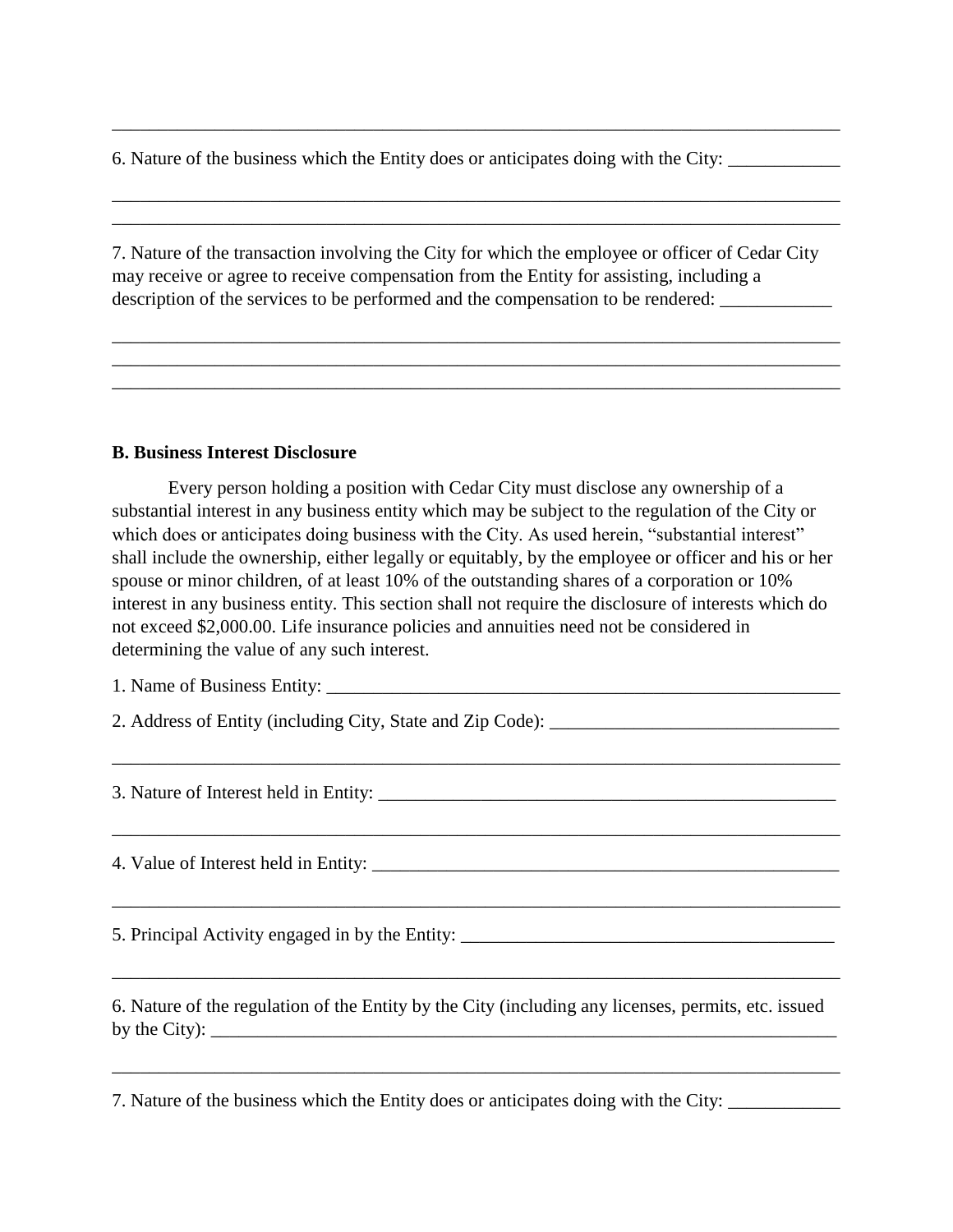8. Nature of the transaction involving the City for which the employee or officer of Cedar City may receive or agree to receive compensation from the Entity for assisting, including a description of the services to be performed and the compensation to be rendered: \_\_\_\_\_\_\_\_\_\_\_\_\_\_\_\_\_\_

\_\_\_\_\_\_\_\_\_\_\_\_\_\_\_\_\_\_\_\_\_\_\_\_\_\_\_\_\_\_\_\_\_\_\_\_\_\_\_\_\_\_\_\_\_\_\_\_\_\_\_\_\_\_\_\_\_\_\_\_\_\_\_\_\_\_\_\_\_\_\_\_\_\_\_\_\_\_ \_\_\_\_\_\_\_\_\_\_\_\_\_\_\_\_\_\_\_\_\_\_\_\_\_\_\_\_\_\_\_\_\_\_\_\_\_\_\_\_\_\_\_\_\_\_\_\_\_\_\_\_\_\_\_\_\_\_\_\_\_\_\_\_\_\_\_\_\_\_\_\_\_\_\_\_\_\_ \_\_\_\_\_\_\_\_\_\_\_\_\_\_\_\_\_\_\_\_\_\_\_\_\_\_\_\_\_\_\_\_\_\_\_\_\_\_\_\_\_\_\_\_\_\_\_\_\_\_\_\_\_\_\_\_\_\_\_\_\_\_\_\_\_\_\_\_\_\_\_\_\_\_\_\_\_\_

\_\_\_\_\_\_\_\_\_\_\_\_\_\_\_\_\_\_\_\_\_\_\_\_\_\_\_\_\_\_\_\_\_\_\_\_\_\_\_\_\_\_\_\_\_\_\_\_\_\_\_\_\_\_\_\_\_\_\_\_\_\_\_\_\_\_\_\_\_\_\_\_\_\_\_\_\_\_ \_\_\_\_\_\_\_\_\_\_\_\_\_\_\_\_\_\_\_\_\_\_\_\_\_\_\_\_\_\_\_\_\_\_\_\_\_\_\_\_\_\_\_\_\_\_\_\_\_\_\_\_\_\_\_\_\_\_\_\_\_\_\_\_\_\_\_\_\_\_\_\_\_\_\_\_\_\_

## **C. Other Personal Interest Disclosure**

Every person holding a position with Cedar City must disclose any personal interest or investment which creates or has the appearance of creating a conflict between the employee's or official's personal interests and his or her public duties.

\_\_\_\_\_\_\_\_\_\_\_\_\_\_\_\_\_\_\_\_\_\_\_\_\_\_\_\_\_\_\_\_\_\_\_\_\_\_\_\_\_\_\_\_\_\_\_\_\_\_\_\_\_\_\_\_\_\_\_\_\_\_\_\_\_\_\_\_\_\_\_\_\_\_\_\_\_\_

\_\_\_\_\_\_\_\_\_\_\_\_\_\_\_\_\_\_\_\_\_\_\_\_\_\_\_\_\_\_\_\_\_\_\_\_\_\_\_\_\_\_\_\_\_\_\_\_\_\_\_\_\_\_\_\_\_\_\_\_\_\_\_\_\_\_\_\_\_\_\_\_\_\_\_\_\_\_

1. Name of Business Entity or Person:

2. Address of Entity or Person (including City, State and Zip Code): \_\_\_\_\_\_\_\_\_\_\_\_\_\_\_\_\_\_\_\_\_\_\_

3. Principal Activity engaged in by the Entity: \_\_\_\_\_\_\_\_\_\_\_\_\_\_\_\_\_\_\_\_\_\_\_\_\_\_\_\_\_\_\_\_\_

\_\_\_\_\_\_\_\_\_\_\_\_\_\_\_\_\_\_\_\_\_\_\_\_\_\_\_\_\_\_\_\_\_\_\_\_\_\_\_\_\_\_\_\_\_\_\_\_\_\_\_\_\_\_\_\_\_\_\_\_\_\_\_\_\_\_\_\_\_\_\_\_\_\_\_\_\_\_ 4. Nature of Interest or Investment: \_\_\_\_\_\_\_\_\_\_\_\_\_\_\_\_\_\_\_\_\_\_\_\_\_\_\_\_\_\_\_\_\_\_\_\_\_\_\_\_\_\_\_\_\_\_\_\_\_\_\_\_\_\_\_\_\_\_\_\_\_\_\_\_\_\_\_\_\_\_\_\_\_\_\_\_\_\_

**This Statement is public information and shall be available for examination by the Public in accordance with the Utah Government Records Access and Management Act.**

\_\_\_\_\_\_\_\_\_\_\_\_\_\_\_\_\_\_\_\_\_\_\_\_\_\_\_\_\_\_\_\_\_\_\_\_\_\_\_\_\_\_\_\_\_\_\_\_\_\_\_\_\_\_\_\_\_\_\_\_\_\_\_\_\_\_\_\_\_\_\_\_\_\_\_\_\_\_

(remainder of page intentionally left blank)